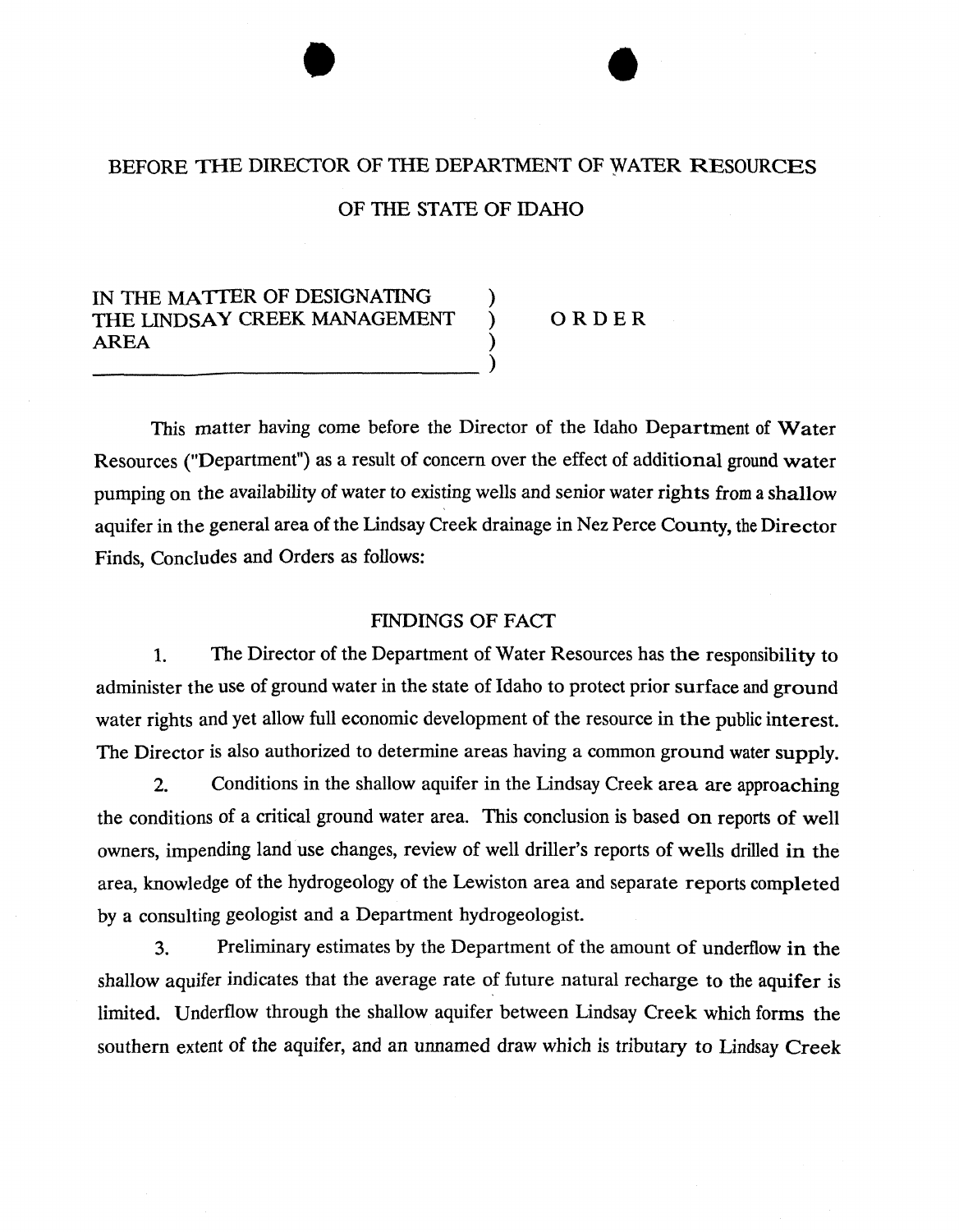along Old Lapwai Road which forms the northern extent of the aquifer, is only about **190**  acre-feet per year.

**4.** There is an application for pennit to appropriate water pending before the Department which proposes diverting ground water from the Lindsay Creek area aquifers. This application, if approved, could result in the diversion of up to **110** acre-feet per year.

*5.* At least 14 wells have been constructed for domestic purposes and an unknown number of uses from springs rely upon the shallow aquifer for a water supply.

6. **A** home owner may use water without a permit to appropriate water from the Department of Water Resources under the exemption for domestic uses allowed by Idaho Code **42-227.** The average home falling under the domestic exemption uses about **1.2**  acre-feet per year. One hundred and seventy homes could use about **200** acre-feet per year.

**7.** Ground water withdrawals from the shallow aquifer could exceed normal domestic withdrawals depending on future zoning of the Lindsay Creek area. Subdivision of large tracts into five or ten acre domestic or ranchette parcels which develop water from the shallow aquifer for irrigation purposes could result in depletion of the aquifer. Land use patterns in the Lewiston area indicate that landowners with five and ten acre tracts irrigate most of the parcel. Water requirements to irrigate 50 ten-acre lots could exceed 1,500 acre feet per year.

**8.** Some well owners in the area have reported recent problems with water levels dropping to the point that their pumps have become inoperable.

**9.** Injury may occur to prior ground water rights relying upon the shallow aquifer system if the additional ground water is pumped by junior priority ground water diversions.

**10. A** public meeting was held in Lewiston on January 16, **1992** to discuss management options for the Lindsay Creek area. The meeting was attended by about 25 people, mostly residents or landowners within the area. The meeting resulted in a general concensus supporting improved management and additional study of the ground water resource to protect existing investments which rely upon the shallow aquifer.

### CONCLUSIONS OF LAW

**1.** Section 42-226, Idaho Code, declares all ground waters to be the property of the state, whose duty it is to supervise the appropriation and allotment of the same. ORDER - Page **2**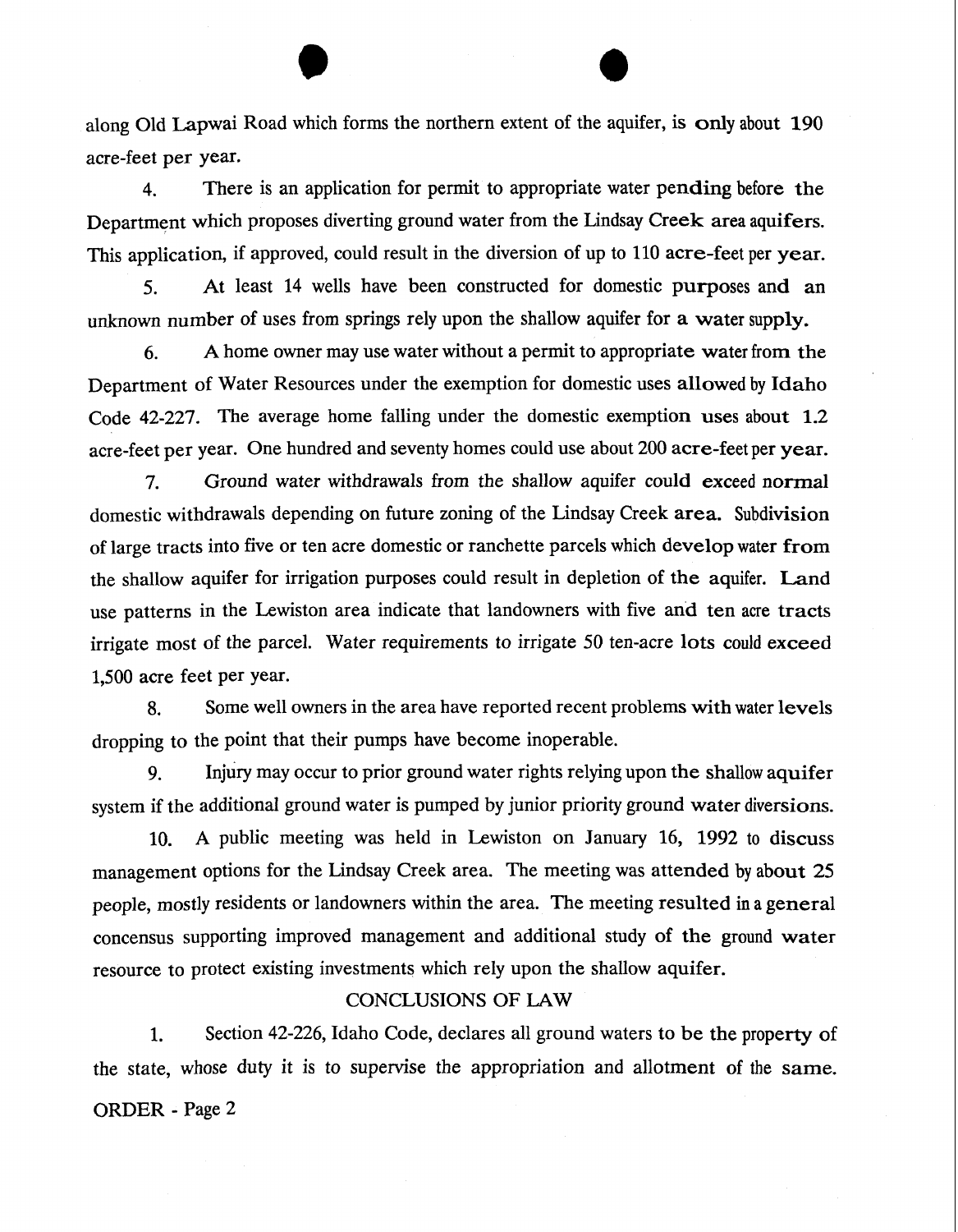Aquifers are to be administered to assure that early appropriations of ground water are protected in the maintenance of reasonable ground water pumping levels. Section 42-237a g., Idaho Code, provides that diversions from an aquifer shall not exceed the average rate of future natural recharge to the aquifer.

2. In order to prevent withdrawals from proposed wells from having an adverse impact on prior water rights diverted from surface water and/or ground water supplied by the shallow aquifer, the construction and use of additional wells in the area must be monitored and controlled.

**3.** Section 42-233b, Idaho Code, authorizes the Director of the Idaho Department of Water Resources to designate "ground water management areas" **to** allow increased management of the ground water resources. Additional information on the availability of water and the likely affect on existing water rights is required before new uses of ground water will be authorized. Water users may be required to gather diversion data and report withdrawals of ground water. Withdrawal of water may also be curtailed on the basis of priority if the supply is insufficient to satisfy water right demands.

4. The Director of the Department of Water Resources should designate a ground water management area for Lindsay Creek geographic area near Lewiston, Idaho.

#### ORDER

NOW, THEREFORE IT IS HEREBY ORDERED that the following described area be included within and designated as the "Lindsay Creek Management Area" pursuant to the provisions of Section 42-233b, Idaho Code:

Beginning at the intersection of the Old Lapwai Road and the Lindsay Creek Road, located within the NE1/4 NW1/4, S4, T35N, **R5W;** thence in an easterly direction along the Old Lapwai Road until it crosses the section line common to S3, T35N, R5W and S34, T36N, R5W; thence, easterly along section lines to the W 1/16 corner common to S35, T36N, R5W and S2, T35N, R5W; thence, northerly to the center of the SW1/4, S35, **T36N,**  R5W; thence easterly to the center of the SW1/4, S36, T36N, R5W; thence, northerly to the center of the NW1/4, S36, T36N, R5W; thence, easterly to the center of the **NE1/4,** *S36,*  T36N, **R5W;** thence, northerly to the Ell16 corner common to **S36 and S25, T36N, RSW;** 

ORDER - Page **3** ,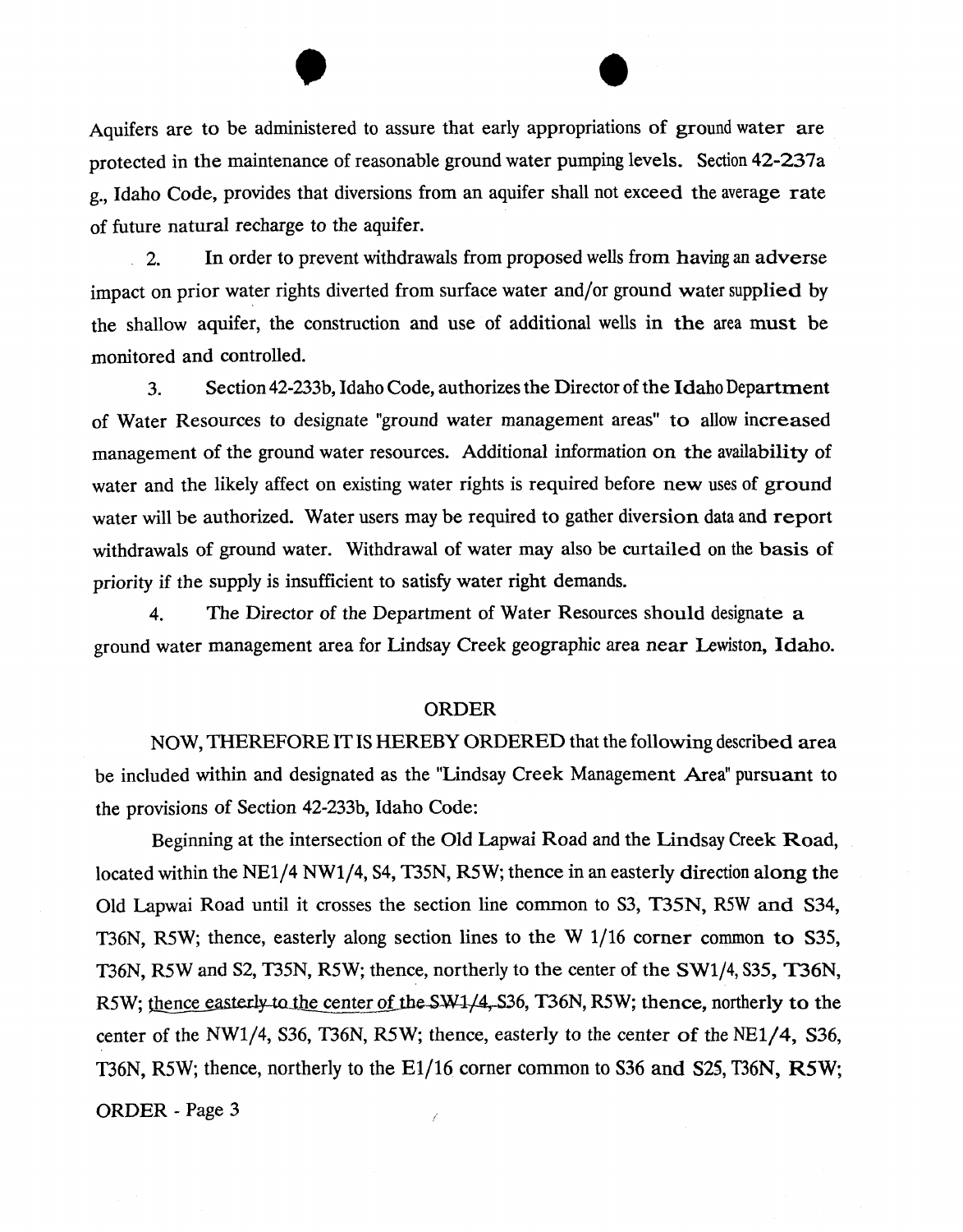

thence, easterly to the NE corner of S33, **T36N,** R4W; thence, southerly to the East 1/4 corner of S21, T35N, R4W; thence, westerly to the West 1/4 corner of S19, **T35N, R4W;**  thence northerly to Grelle Ave.; thence, westerly along Grelle Ave. to a point where **the**  Lindsay Creek Road intersects with Grelle Ave., located in the NE1/4 SE1/4, S14, T35N, R5W; thence in a northwesterly direction along the Lindsay Creek Road to the True Point of Beginning.

Attached to this Order is a map identified as Attachment 1, which graphically shows the boundaries of the management area.

DATED this  $5\frac{m}{2}$  day of *MARCH*, 1992.

**TH HIGGINSE** 

irector Idaho Department of Water Resources

ORDER - Page 4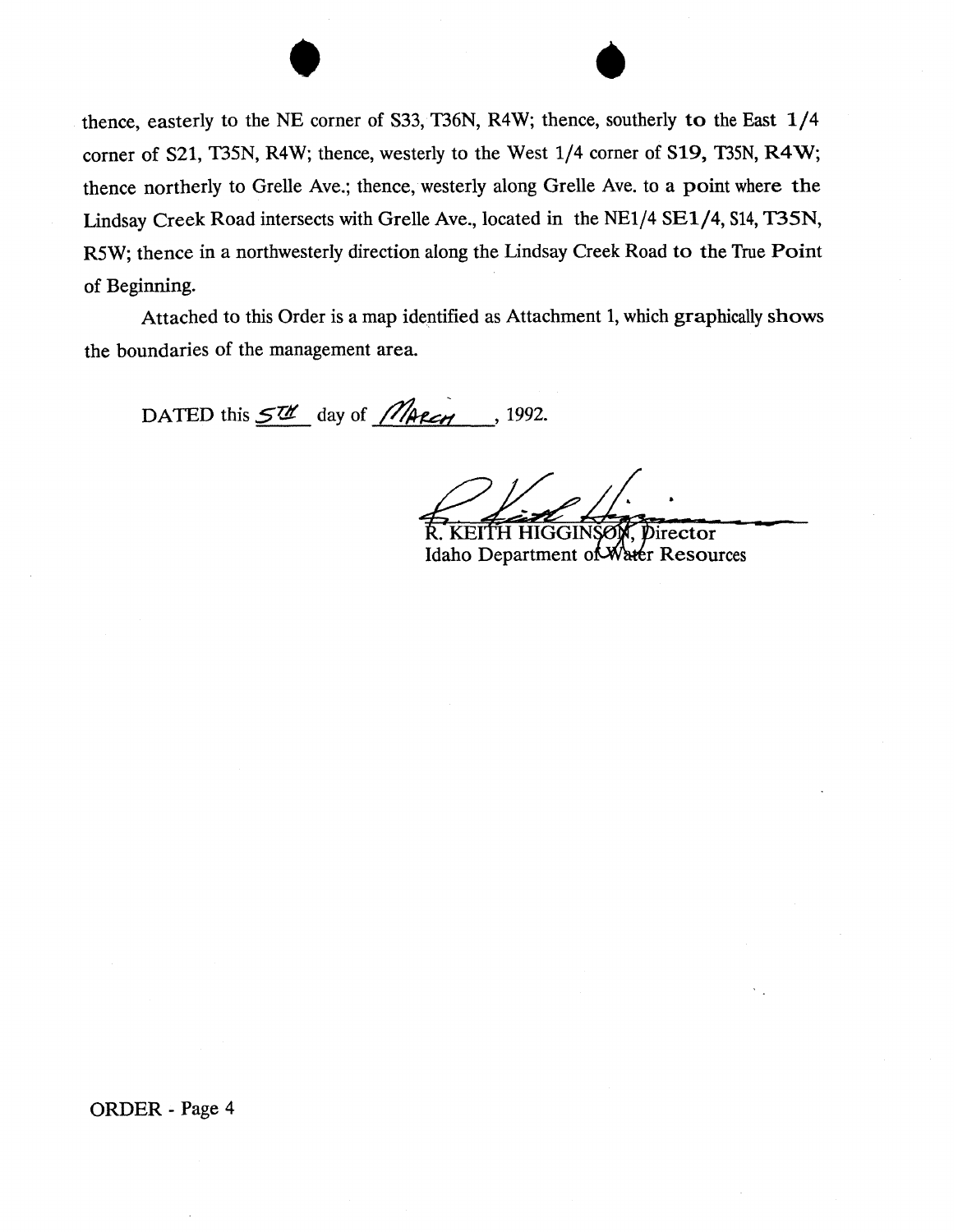

Groundwater Management Area









**ATTACHMENT NO. 1** 

Lindsay **Creek GBMA**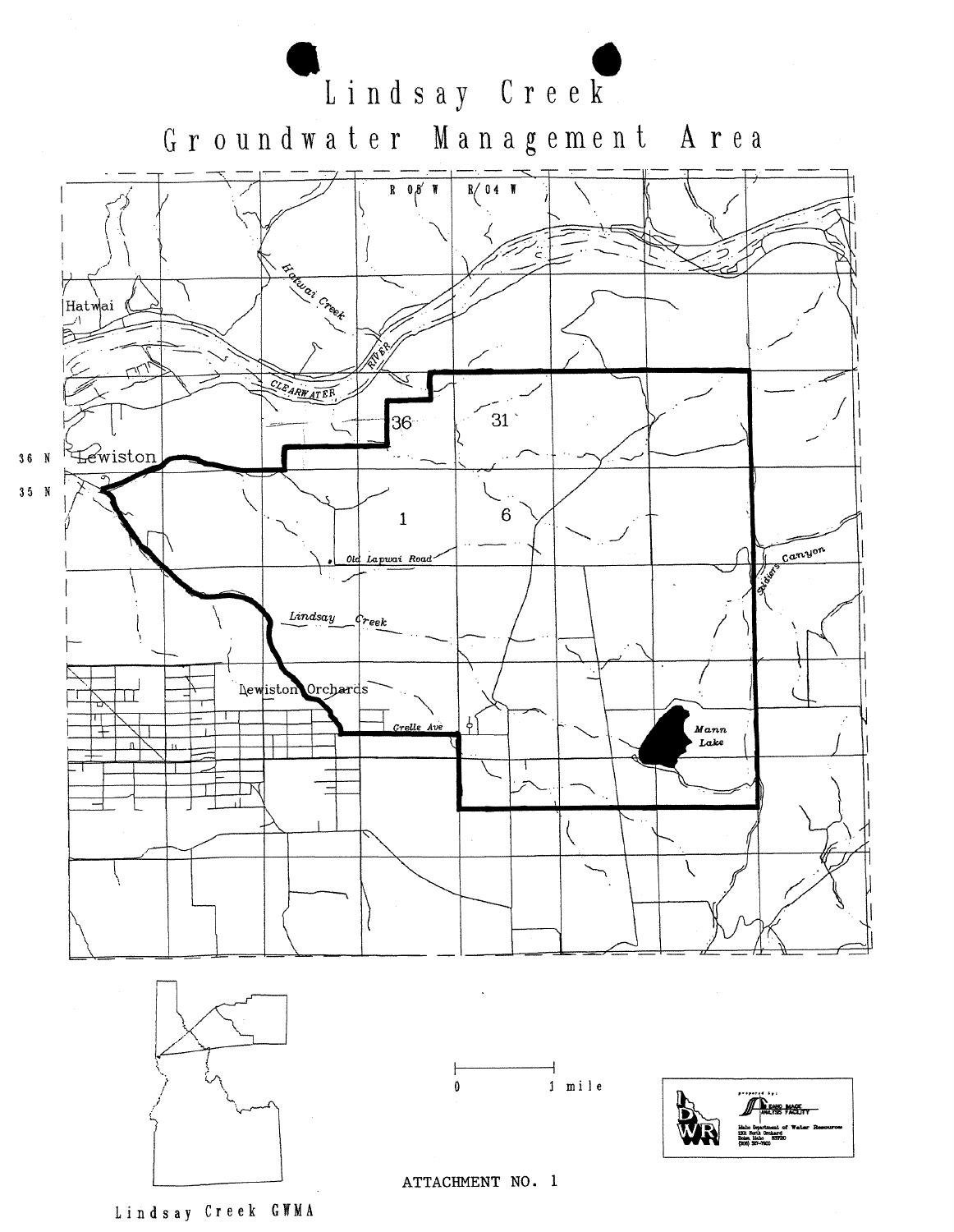# MANAGEMENT POLICY FOR THE LINDSAY CREEK MANAGEMENT AREA

### I. GENERAL

### A. Introduction

The Lindsay Creek Area is located in north central Idaho wholly within Nez Perce County. Lindsay Creek is a tributary to the Clearwater River. The management policy covers an area underlain by a shallow aquifer located adjacent to an north of Lindsay Creek.

B. Geohydrologic Characteristics of Lindsay Creek Area

Several aquifers underlie the Lewiston area. Each of these aquifers occur within basalt flows of the Columbia River Group. Interflow zones between successive flows and joint fractures within individual flows provide the primary conduits for ground water to move. Lacustrine and fluvial sediments of the Latah Formation are interbedded between the basalt flows. Because of their lower hydraulic properties, they generally restrict vertical movement of ground water and cause the aquifers to be separated from each other.

Recharge to the aquifers occurs from infiltration of precipitation in the higher elevations. The deeper aquifers also receive recharge from the Clearwater and Snake Rivers. Discharge from the aquifers occurs through springs and seeps in the lower elevations and through pumpage from wells. Due to their stratified nature and the dramatic elevation differences between areas of recharge and discharge, the basalt aquifers predominantly occur under confined conditions. That is, the water level in **a** well will rise above the point at which it was first encountered.

Within the Lindsay Creek area, the top of the shallowest basalt aquifer occurs at depths of 120 to 150 feet below land surface. The base of the aquifer is generally encountered at depths of less than 250 feet. Most domestic wells in the area obtain water from this unit.

The areal extent of this aquifer appears to be extremely limited. Local drainages that are tributary to the Clearwater River are deeply incised into the surrounding uplands have cut into the shallow basalt aquifer. The northern extent is defined by an unnamed ORDER - Page 5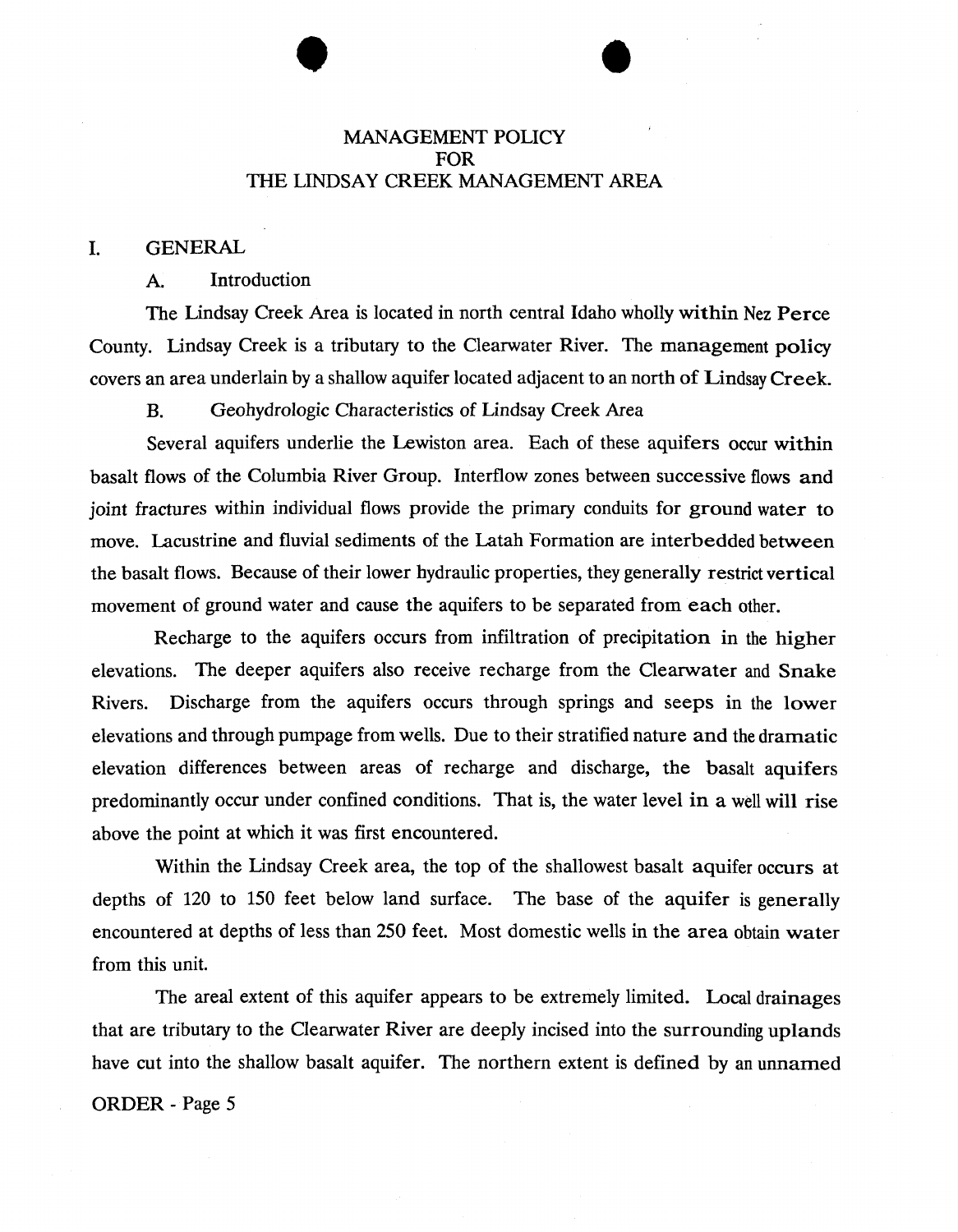draw and the southern extent is defined by the Lindsay Creek drainage. The underflow in the shallow aquifer is estimated to be in the range of 190 acre-feet per year.

# n. STATUTORY REQUIREMENT AND AUTHORITIES

**A.** Section 42-226, Idaho Code, declares all ground water to be the property of the state, and charges the state with supervising the appropriation and allotment of the same. One of the purposes of this is to assure that early appropriators of ground water are protected in the maintenance of reasonable ground water pumping levels.

**B.** Section 42-233b., Idaho Code, authorizes the Director of the Department of Water Resources to designate a "Ground Water Management Area" when the water supply in the area may be approaching conditions which could lead to designation as a critical ground water area.

C. Section 42-235, Idaho Code provides that to protect the public health, safety and welfare and environment and to prevent the waste or mixture of any water from a well a permit to drill a well shall be required.

**D.** Section 42-237 a.g., Idaho Code, empowers the Director to prohibit or limit the withdrawal of water from any well during the period that he determines that water to fill any water right is not available.

## 111. MANAGEMENT POLICY

Management policies which could be used in connection with future use of water in the Lindsay Creek area include the designation of all or a portion of the drainages of a ground water management area, critical ground water area or to issue a moratorium on additional permits for development.

The designation of a ground water management area for the Lindsay Creek area is a preferred management policy. Under this policy, additional approvals of well drilling permits and applications for permit to appropriate of ground water from the shallow basalt aquifer system can be granted upon a showing by the applicant and a determination by the Department that the water supply is adequate and other water rights will not be injured.

### ORDER - Page 6